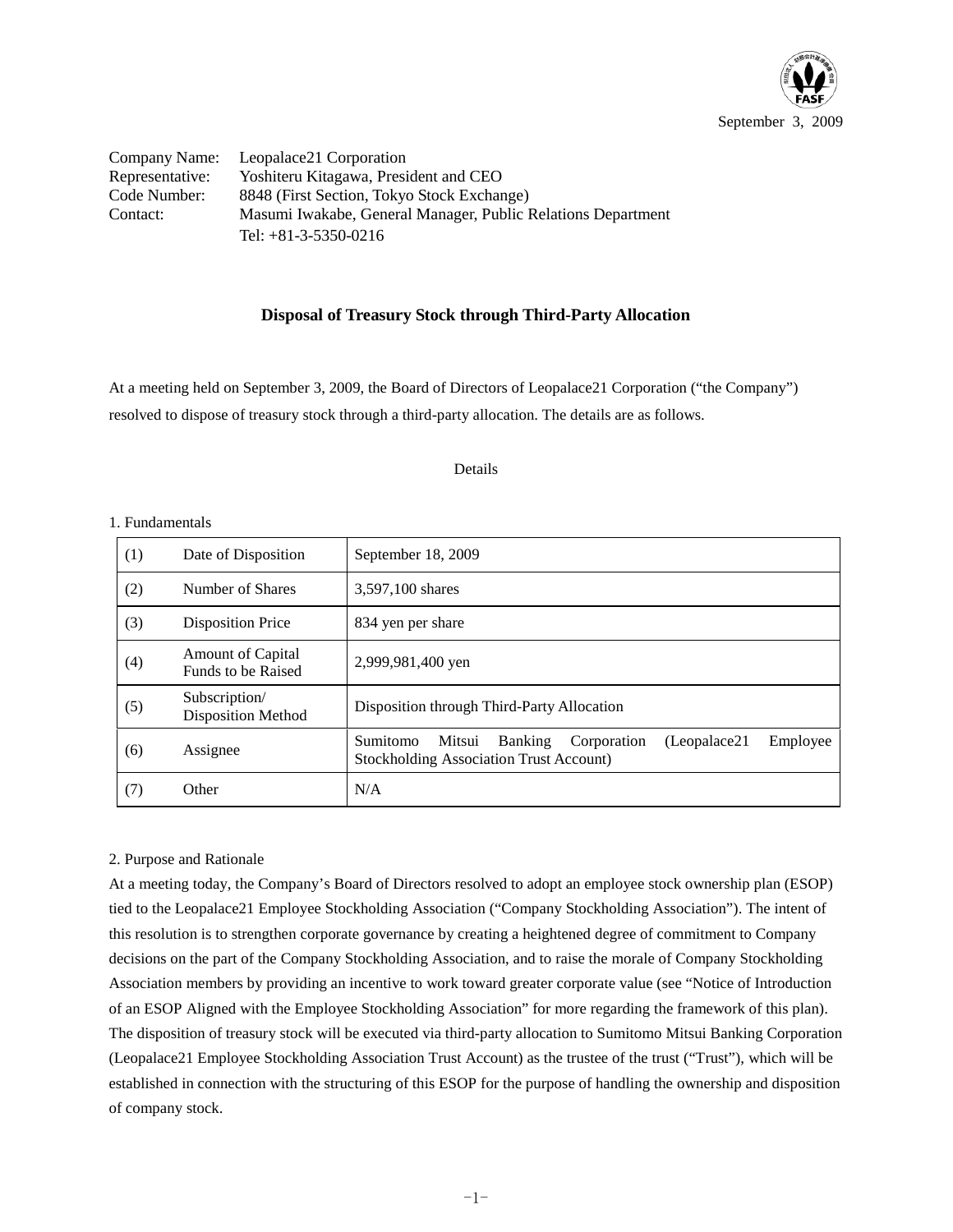- 3. Amount of Capital Funds to be Raised, Usage, and Planned Outlays
	- (1) Amount of Capital Funds to be Raised (approximate calculation of net proceeds) 2,999,981,400 yen
	- (2) Specific Usage of Capital Funds Raised Capital funds raised through the disposition of treasury stock will be used in its entirety as operating capital beginning September 2009.

#### 4. Approach to Usage of Capital Funds

The capital funds raised will be used as a resource for Company business operations management, and is considered to be a reasonable application.

- 5. Rationality of Disposal Terms and Conditions
	- (1) Basis and Specific Details for Calculation of Payment Amounts

The payment amount is an amount equivalent to 834 yen, calculated as the average closing price (rounded down to the nearest yen) of Company shares traded on the Tokyo Stock Exchange over the three-month period (June 3, 2009 to September 2, 2009) immediately preceding the Board resolution regarding the disposition in question, in consideration of recent share price fluctuations. The Company believes that using the average closing price over the three-month period immediately preceding the resolution in question is rational in that this method eliminates arbitrariness, special factors, etc.

The payment amount falls within a deviation rate of -0.60% of the closing share price (839 yen) on the day prior to the resolution regarding the disposition in question.

(2) Basis for Determining whether Volume of Disposition and Scope of Stock Dilution is Rational

The number of shares subject to disposition corresponds to the number of shares to be purchased by the Company Stockholding Association through Sumitomo Mitsui Banking Corporation (Leopalace21 Employee Stockholding Association Trust Account) during the term of this Trust arrangement, based on the current annual purchasing history of the Company Stockholding Association. The dilutive effect on the total number of shares issued and outstanding is minimal, at 2.25%. This disposition of treasury stock assumes that through the adoption of this Employee Stockholding Association-linked ESOP, the Assignee will execute sales transactions with respect to the purchase transactions of Company shares conducted by the Company Stockholding Association. As such, this plan will have minimal impact on the secondary market.

Based on the preceding, this disposition of treasury stock is expected to have minimal impact, and is deemed rational by the Company.

#### 6. Reasons for Choice of Assignee

- (1) Overview of the Assignee
	- (A) Name Sumitomo Mitsui Banking Corporation (Leopalace21 Employee Stockholding Association Trust Account)
	- (B) Trust Agreement Details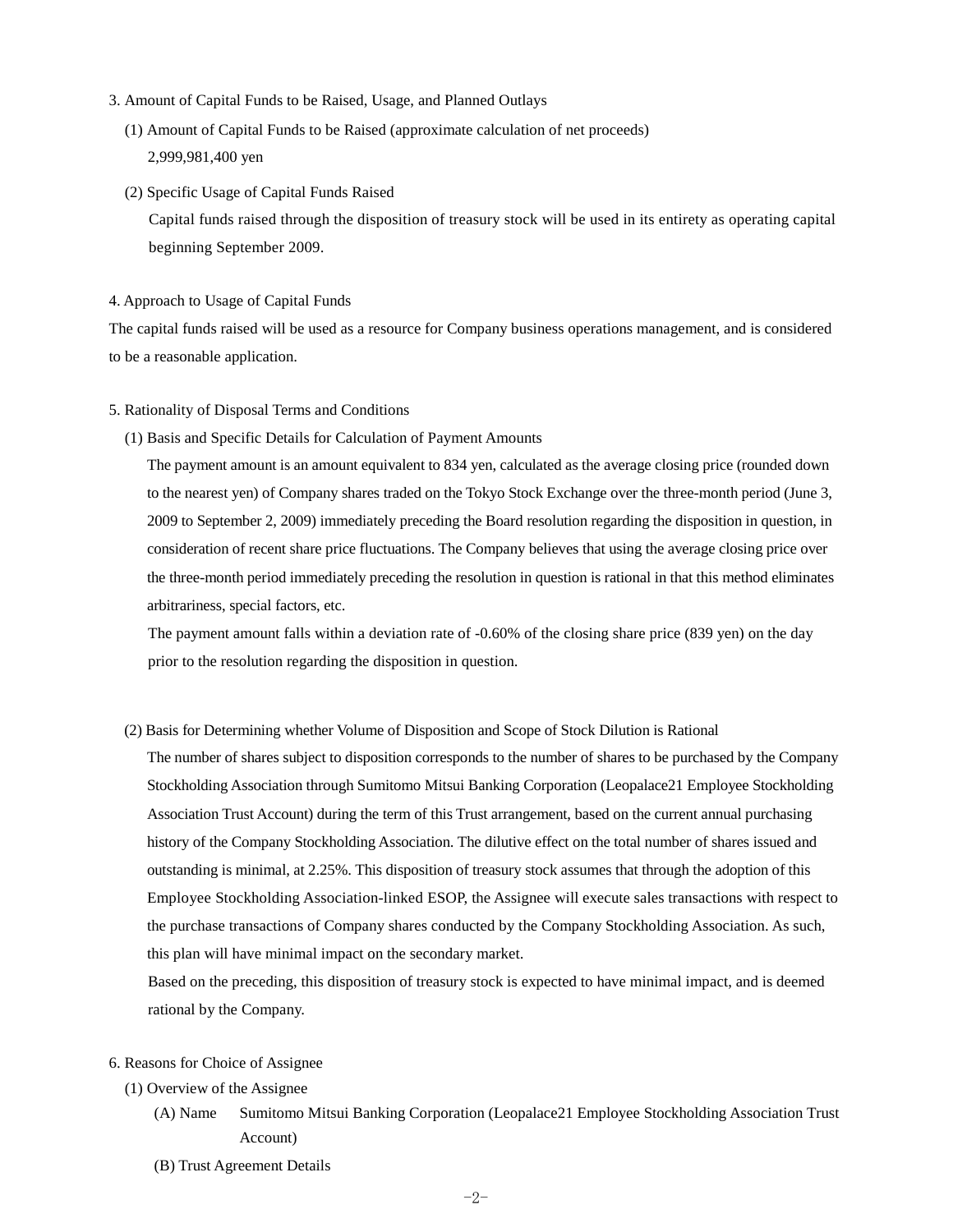| Assignor                | Leopalace21 Corporation                                              |
|-------------------------|----------------------------------------------------------------------|
| Trustee                 | Sumitomo Mitsui Banking Corporation                                  |
| <b>Beneficiaries</b>    | Members of the Company Employee Stockholding Association meeting the |
|                         | prescribed requirements                                              |
| Date of Trust Agreement | September 3, 2009                                                    |
| Term of Trust Agreement | September 3, 2009 to September 29, 2017                              |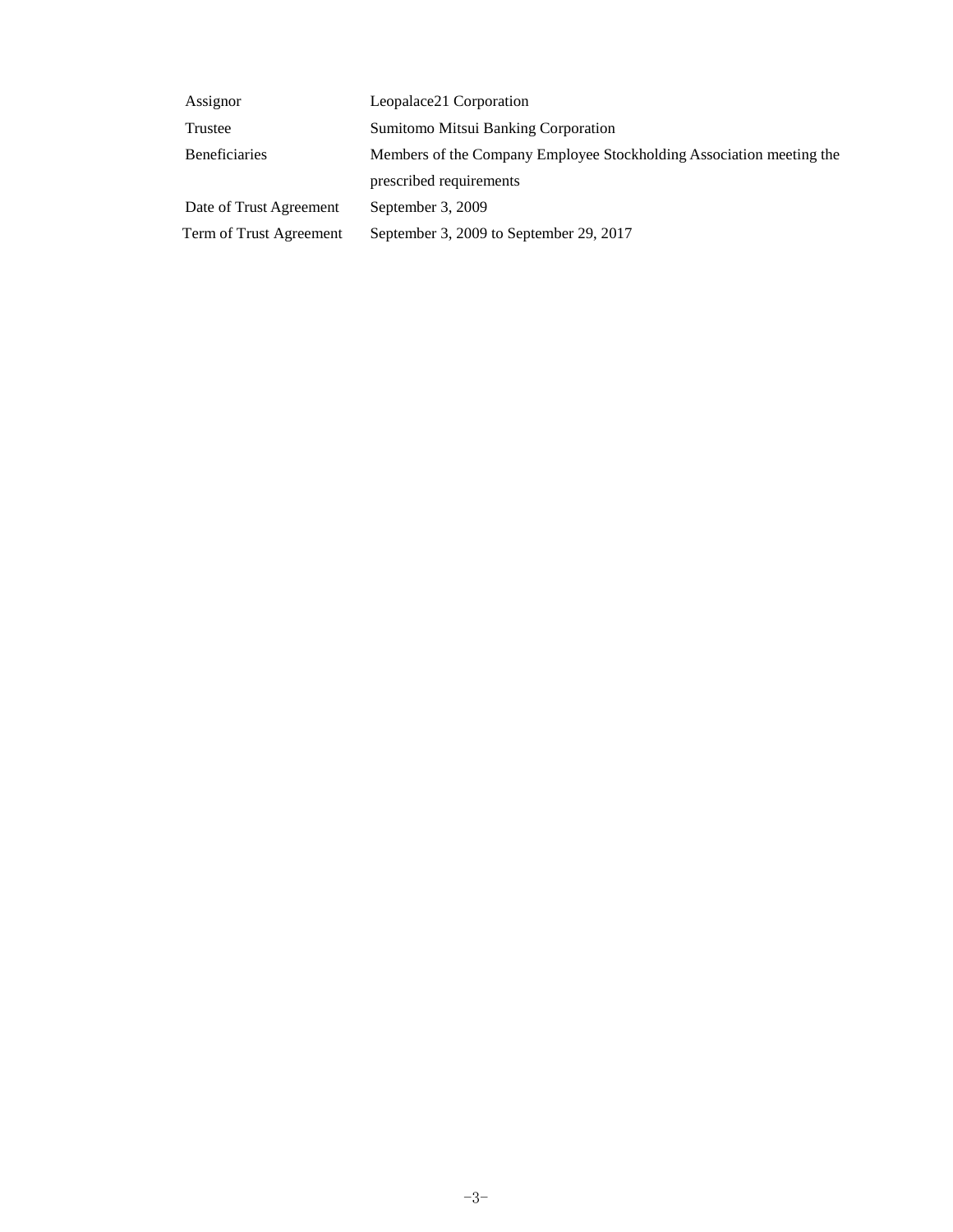(Reference) Overview of the Trustee

| (1)                                                                                  | Name                                                   | Sumitomo Mitsui Banking Corporation                                                                            |                                                                          |                |  |  |
|--------------------------------------------------------------------------------------|--------------------------------------------------------|----------------------------------------------------------------------------------------------------------------|--------------------------------------------------------------------------|----------------|--|--|
| (2)                                                                                  | <b>Head Office</b>                                     | 1-1-2 Yurakucho, Chiyoda-ku, Tokyo                                                                             |                                                                          |                |  |  |
| (3)                                                                                  | Name/Title of<br>Representative                        | Masayuki Oku, President                                                                                        |                                                                          |                |  |  |
| (4)                                                                                  | <b>Business</b>                                        | Bank services, trust services                                                                                  |                                                                          |                |  |  |
| (5)                                                                                  | Capital Stock                                          | 664,986 million yen                                                                                            |                                                                          |                |  |  |
| (6)                                                                                  | Date of Establishment                                  | June 6, 1996                                                                                                   |                                                                          |                |  |  |
| (7)                                                                                  | No. of Outstanding Shares                              | Common Stock                                                                                                   | 56,355,849 shares<br>Preferred Stock (Series 1, Type 6)<br>70,001 shares |                |  |  |
| (8)                                                                                  | <b>Fiscal Year End</b>                                 | March 31                                                                                                       |                                                                          |                |  |  |
| (9)                                                                                  | No. of Employees                                       | 21,816 (as of March 31, 2009)                                                                                  |                                                                          |                |  |  |
| (10)                                                                                 | <b>Main Customers</b>                                  |                                                                                                                | The bank offers a wide range of services to a variety of customers.      |                |  |  |
| (11)                                                                                 | Main Bank                                              |                                                                                                                |                                                                          |                |  |  |
| (12)                                                                                 | Major Shareholders and<br><b>Ownership Percentages</b> | Sumitomo Mitsui Financial Group<br>100%                                                                        |                                                                          |                |  |  |
| (13)                                                                                 | Relationship with<br>Leopalace21                       |                                                                                                                |                                                                          |                |  |  |
|                                                                                      | <b>Equity Relationship</b>                             | Sumitomo Mitsui Banking Corporation owns 500,000 shares (0.31% of all<br>outstanding shares) of Company stock. |                                                                          |                |  |  |
|                                                                                      | <b>Personal Relationships</b>                          | N/A                                                                                                            |                                                                          |                |  |  |
|                                                                                      | <b>Business Relations</b>                              | Banking transactions, trust transactions                                                                       |                                                                          |                |  |  |
| <b>Relations wtih Related Parties</b>                                                |                                                        | N/A                                                                                                            |                                                                          |                |  |  |
| Results of Business Operations and Financial Status for the Past Three Years<br>(14) |                                                        |                                                                                                                |                                                                          |                |  |  |
|                                                                                      | <b>Fiscal Period</b>                                   | FYE March 2007                                                                                                 | FYE March 2008                                                           | FYE March 2009 |  |  |
|                                                                                      | <b>Consolidated Net Assets</b>                         | 5,412,458                                                                                                      | 5,080,747                                                                | 4,518,647      |  |  |
|                                                                                      | <b>Consolidated Total Assets</b>                       | 98,570,638                                                                                                     | 108,637,791                                                              | 115,849,385    |  |  |
| Consolidated Net Assets per Share<br>(yen)                                           |                                                        | 67,823.69                                                                                                      | 60,442.81                                                                | 41,492.54      |  |  |
| <b>Consolidated Recurring Revenues</b>                                               |                                                        | 2,925,665                                                                                                      | 3,411,052                                                                | 2,989,608      |  |  |
| <b>Consolidated Recurring Income</b>                                                 |                                                        | 716,697                                                                                                        | 734,958                                                                  | 59,285         |  |  |
| Consolidated Net Income (yen)                                                        |                                                        | 401,795                                                                                                        | 351,820                                                                  | $-317,306$     |  |  |
|                                                                                      | Net Income per Share (yen)                             | 7,072.09                                                                                                       | 6,132.91                                                                 | $-5,740.34$    |  |  |
| Dividends per Share (yen)<br>(Common Stock)                                          |                                                        | 763                                                                                                            | 1,487                                                                    | 1,638          |  |  |

(units: millions of yen; except as otherwise noted.)

### (2) Rationale for Selection of Assignee

In association with the adoption of an Employee Stockholding Association-linked ESOP and pursuant to the aforementioned Trust Agreement, the disposal of Leopalace21 treasury stock is to be executed to the Sumitomo Mitsui Banking Corporation as the Trust trustee.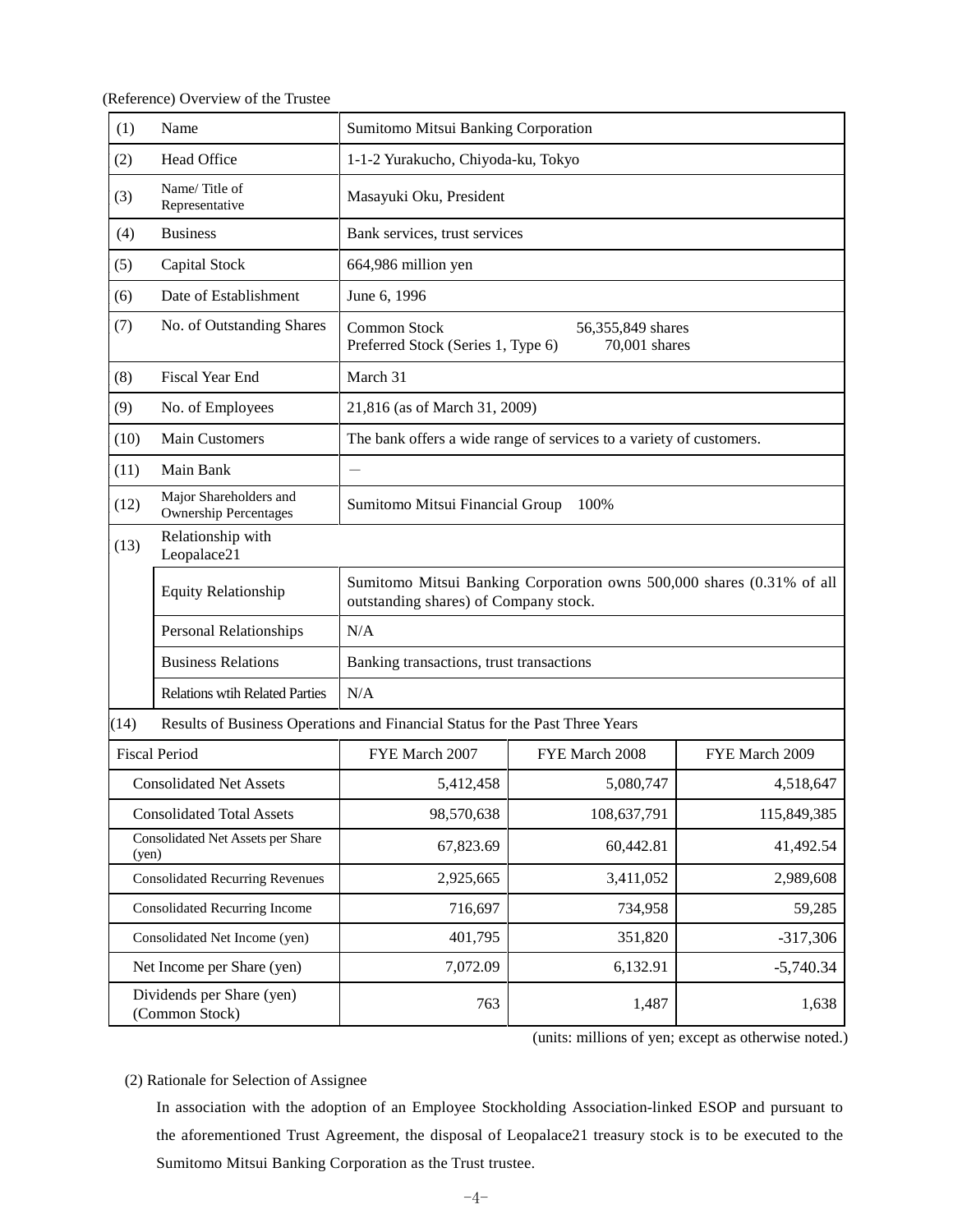#### (3) Assignee Holding Policies

Pursuant to the Trust Agreement above, the Assignee, Sumitomo Mitsui Banking Corporation (Leopalace21 Employee Stockholding Association Trust Account) shall hold stock in question for the duration of this Trust Agreement in order to conduct sales transactions with respect to Company Stockholding Association purchases. While the Assignee is intended to periodically and continually enter into sales transactions of stock categorized as trust assets of the Trust with respect to regularly scheduled purchase transactions by the Company Stockholding Association, in the event that the Assignee transfers, in whole or in part, stock subject to disposition during a period of two (2) years from the date of payment (September 18, 2009), the Assignee agrees to promptly deliver a written report to the Company detailing the name, address, number of shares transferred, date of transfer, transfer price, reason for transfer, and transfer method for the transfer in question.

#### (4) Confirmation of the Existence of Assignee Assets required for Payments

The Assignee intends to borrow the funds necessary for this payment; the Assignee has confirmed details related to the loan transaction in question through discussions with Sumitomo Mitsui Banking Corporation, the entity lending the funds in question.

| Pre-Disposition (as of March 31, 2009)                                                                                                                                             |        | Post-Disposition                                                                                                                                                    |        |
|------------------------------------------------------------------------------------------------------------------------------------------------------------------------------------|--------|---------------------------------------------------------------------------------------------------------------------------------------------------------------------|--------|
| Yusuke Miyama                                                                                                                                                                      | 13.32% | Yusuke Miyama                                                                                                                                                       | 13.32% |
| Japan Trustee Services Bank, Ltd.                                                                                                                                                  | 8.72%  | Japan Trustee Services Bank, Ltd.                                                                                                                                   | 8.72%  |
| Leopalace21 Corporation                                                                                                                                                            | 5.12%  | State Street Bank and Trust Company 505223<br>(Standing Agent: Mizuho Corporate Bank, Ltd.,<br>Kabutocho Settlement & Clearing Services Division)                   | 3.86%  |
| State Street Bank and Trust Company 505223<br>(Standing Agent: Mizuho Corporate Bank Ltd.,<br>Kabutocho Settlement & Clearing Services Division)                                   | 3.86%  | The Master Trust Bank of Japan, Ltd.                                                                                                                                | 3.83%  |
| The Master Trust Bank of Japan, Ltd.                                                                                                                                               | 3.83%  | Trust & Custody Services Bank, Ltd.                                                                                                                                 | 2.96%  |
| Trust & Custody Services Bank, Ltd.                                                                                                                                                | 2.96%  | Leopalace21 Corporation                                                                                                                                             | 2.86%  |
| Toyo Kanetsu K.K.                                                                                                                                                                  | 1.72%  | Sumitomo Mitsui Banking Corporation (Leopalace21<br>Employee Stockholding Association Trust Account)                                                                | 2.25%  |
| The Chase Manhattan Bank, N.A. London<br>S.L. Omnibus Account (Standing Agent:<br>Mizuho Corporate Bank, Ltd.,<br>Kabutocho Settlement & Clearing Services                         | 1.53%  | Toyo Kanetsu K.K.                                                                                                                                                   | 1.72%  |
| MDI                                                                                                                                                                                | 1.47%  | The Chase Manhattan Bank, N.A. London S.L.<br>Omnibus Account (Standing Agent: Mizuho Corporate<br>Bank Ltd.,<br>Kabutocho Settlement & Clearing Services Division) | 1.53%  |
| Mellon Bank NA as Agent for Its Client<br>Mellon Omnibus US Pension (Standing<br>Mizuho<br>Corporate Bank Ltd.,<br>Agent:<br>Kabutocho Settlement & Clearing Services<br>Division) | 1.22%  | <b>MDI</b>                                                                                                                                                          | 1.47%  |

7. Major Shareholders and Ownership Percentages after Disposition

(note) Information regarding major shareholders and ownership percentages after disposition is based on shareholders as of March 31, 2009.

8. Matters related to Transactions with Controlling Shareholders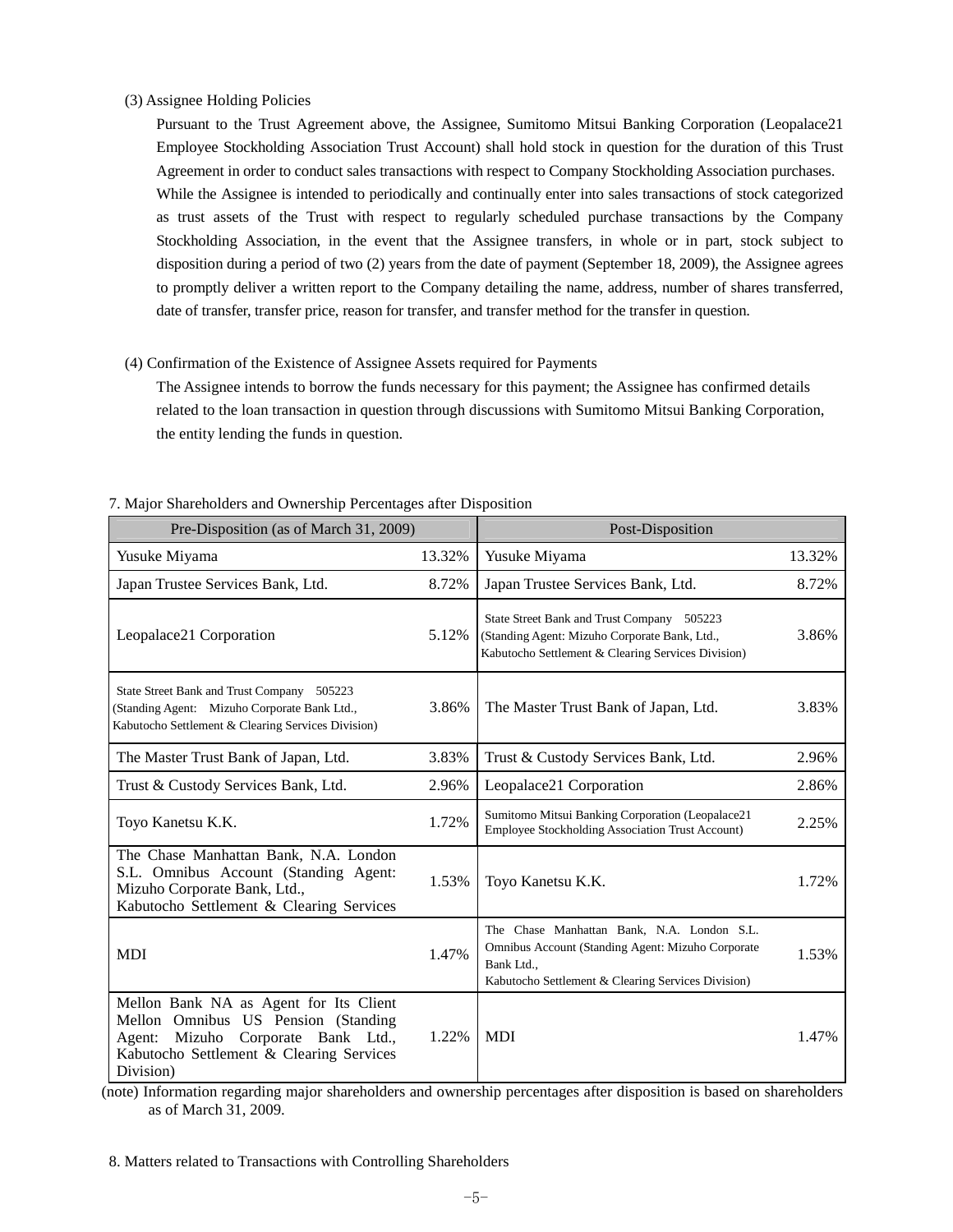This transaction does not involve any dealings with controlling shareholders.

9. Future Outlook

The Company does not believe that this transaction will have a significant impact on expected future earnings.

10. Procedures Required under the Corporate Code of Conduct

Since the stock dilution resulting from this transaction is less than 25% and this disposition involves no transfer of controlling shareholders, it is not necessary to execute the procedures set forth in Rule 432 of the Tokyo Stock Exchange Securities Listing Regulations, which requires an independent, unbiased third-party opinion and confirmation of shareholder agreement.

#### 11. Results of Operations and Equity Financing for the Past Three Years

(1) Earnings for the Past Three Years (Consolidated) (units: millions of yen)

|                                      | FYE March 2007 | FYE March 2008 | FYE March 2009 |
|--------------------------------------|----------------|----------------|----------------|
| <b>Consolidated Net Sales</b>        | 631,608        | 672,973        | 733,235        |
| <b>Consolidated Operating Income</b> | 76,007         | 71,402         | 50,156         |
| <b>Consolidated Recurring Income</b> | 73,002         | 60,847         | 46,785         |
| <b>Consolidated Net Income</b>       | 37,358         | 342            | 9,951          |
| Consolidated Net Income per Share    | 234.68 yen     | $2.15$ yen     | 63.54 yen      |
| Dividends per Share                  | 50.00 yen      | 80.00 yen      | 30.00 yen      |
| Consolidated Net Assets per Share    | 1,054.99 yen   | 1,036.43 yen   | 967.40 yen     |

(2) Number of Outstanding Shares and Number of Dilutive Shares (as of September 3, 2009)

|                                                                               | No. of Shares      | Percentage of Outsanding Shares |
|-------------------------------------------------------------------------------|--------------------|---------------------------------|
| No. of Outstanding Shares                                                     | 159,543,915 shares | 100.0%                          |
| No. of Dilutive Shares at the Current<br>Conversion Price (Exercise Price)    | 178,600 shares     | $0.1\%$                         |
| Number of Dilutive Shares at the Minimum<br>Conversion Price (Exercise Price) | - shares           | $-$ %                           |
| Number of Dilutive Shares at the Maximum<br>Conversion Price (Exercise Price) | shares             | $-$ %                           |

(Note) "Dilutive Shares" are those shares related to stock warrant purchase rights (stock options).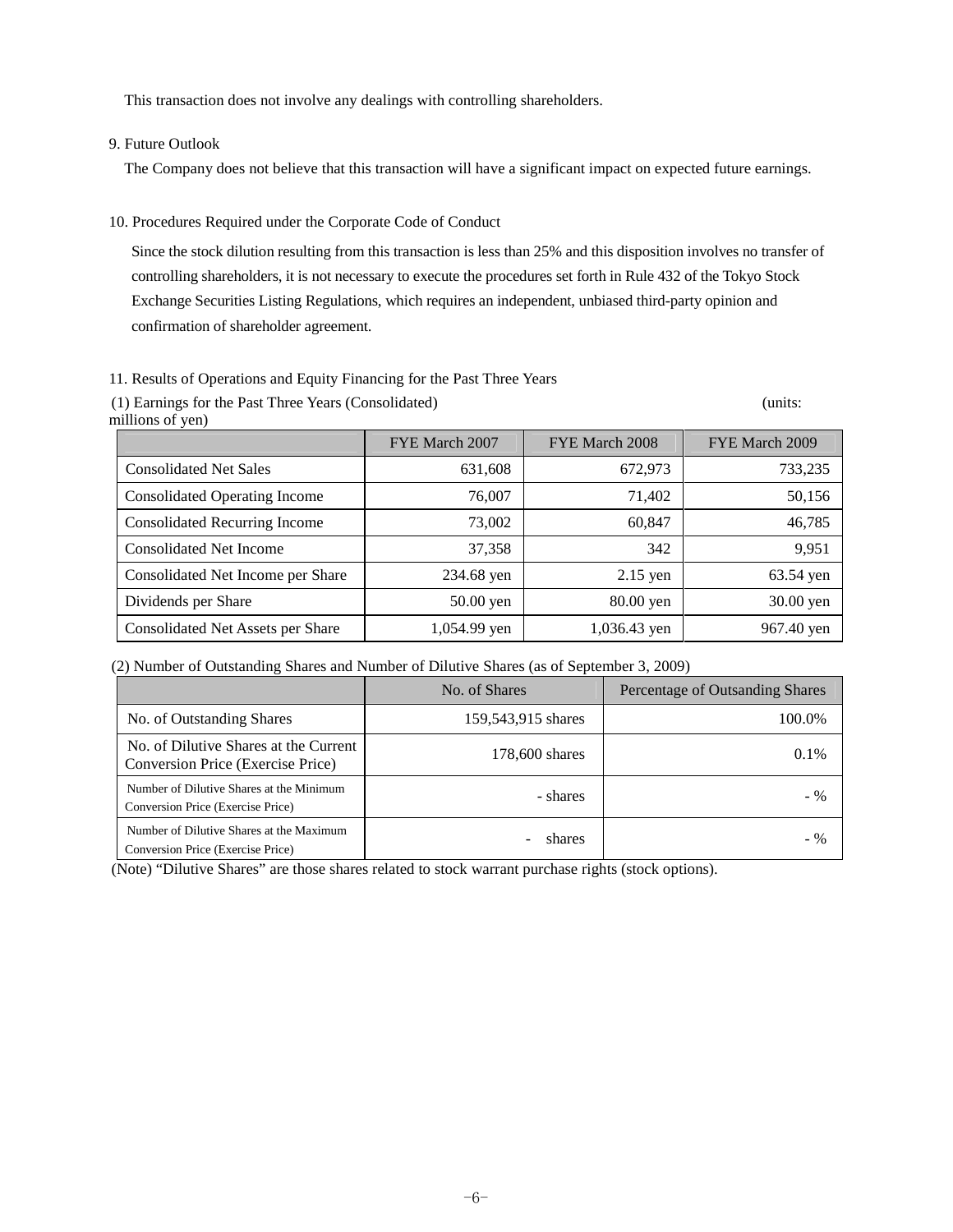# (3) Recent Share Price Movements

| (A) Share Price Movements for the Past Three Years<br>(units: yen) |                |       |                |       |                |              |
|--------------------------------------------------------------------|----------------|-------|----------------|-------|----------------|--------------|
|                                                                    | FYE March 2007 |       | FYE March 2008 |       | FYE March 2009 |              |
| <b>Opening Price</b>                                               |                | 4,470 |                | 3,940 |                | 1,641        |
| High                                                               |                | 5,150 |                | 4,300 |                | 2,220        |
| Low                                                                | 3,250          |       |                | 1,487 |                | 505          |
| <b>Closing Price</b>                                               |                | 3,900 | 1,611          |       | 582            |              |
| (B) Share Price Movements for the Past Six Months                  |                |       |                |       |                | (units: yen) |
|                                                                    | March          | April | May            | June  | July           | August       |
| <b>Opening Price</b>                                               | 532            | 630   | 739            | 839   | 861            | 791          |
| High                                                               | 702            | 819   | 885            | 885   | 945            | 999          |
|                                                                    |                |       |                |       |                |              |
| Low                                                                | 505            | 610   | 730            | 752   | 762            | 787          |

(C) Share Price on the Day Prior to the Resolution regarding Disposition

|                      | (units: yen)      |
|----------------------|-------------------|
|                      | September 2, 2009 |
| <b>Opening Price</b> | 833               |
| High                 | 840               |
| Low                  | 831               |
| <b>Closing Price</b> |                   |